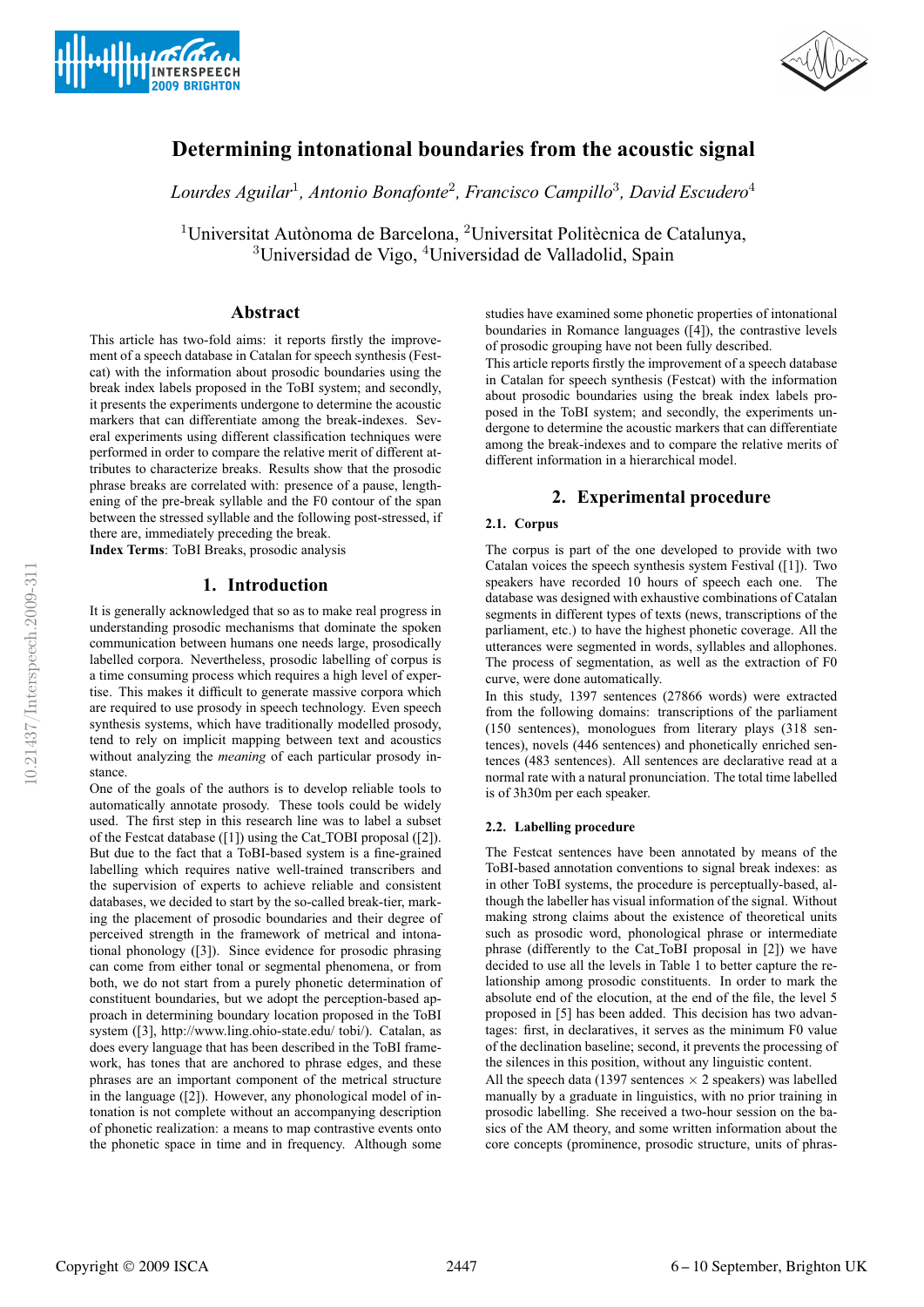Table 1: *Break descriptions*

|                               | Break Description                                                                          |
|-------------------------------|--------------------------------------------------------------------------------------------|
| $\theta$                      | Any clear example of cohesion between orto-<br>graphic forms, such as vowel contacts       |
| 1                             | Any inter-word juncture (provided as default at<br>every word boundary)                    |
| $\mathfrak{D}_{\mathfrak{p}}$ | End of groups with some sense of disjuncture<br>with respect to the following speech chunk |
| 3                             | End of minor prosodic group                                                                |
|                               | End of major prosodic group                                                                |

ing). The transcriber was looking at a computer screen with a display of the signal (F0 curve and waveform) together with the phonetic marks corresponding to words, syllables and silences. Nevertheless, she was encouraged to attend preferable to perception. To ensure the consistency of the data, only one transcriber was recruited and one of the authors (L.A.) reviewed the corpus. The annotation has not been considered definitive until the transcriber and the reviewer arrived to a consensus in the labels.

Table 2: *Distributional analysis of the boundary types*

| BI0 - |                                  | - RI1 - RI2 - RI3 - RI4 - RI5 |  |
|-------|----------------------------------|-------------------------------|--|
|       | 510 21,900 556 2,727 1,548 1,393 |                               |  |

Table 2 shows the distributional analysis of the boundary types for the male speaker. For the analysis, we consider a threelevel hierarchy and therefore map breaks 0-1-2 to *non break*, 3 to a *minor break*, and 4 to a *major break* (excluding absolute final breaks). Roughly, 10% of the words are followed by a minor break and 10% of the words are followed by a major break (BI4 and BI5) To control possible interspeaker variation, due to limited space, only data in time and F0 corresponding to the male speaker will be presented.

# **3. Determining break indexes using acoustic features**

Several experiments using different classification techniques were performed in order to compare the relative merit of different attributes to characterize breaks. In this section, first we define the considered acoustic features and then we address the problems of detecting breaks and discriminating BI3 type versus BI4 type. The analysis is limited to the boundaries after content words, as a preliminary analysis has shown that there are no boundaries after function words. Furthermore, the corpus data was filtered to avoid some problems caused by the pitch detection algorithm.

#### **3.1. Features considered**

In the experiments reported here, the features selected include only information that can be extracted from the signal and the sentence, that is, corresponding to the time and frequency domains. This way, we took into account features such as the duration of different speech chunks (silence after the boundary, syllables around the accent, etc), several F0 values (maximum values, nucleus of the accented syllable, beginning and end of the accent group, etc), To model the intonation contour at the phrase edges, values concerning the last syllable of the word have also been considered.

Table 3 depicts the features that were finally chosen after the experiments that are described in section 3.2.

Table 3: *Features description*

| Name               | Description                                                                                                         |  |
|--------------------|---------------------------------------------------------------------------------------------------------------------|--|
| D PAUSE            | Duration of the silence after the break                                                                             |  |
| D PPSYL            | Duration of the last syllable before the<br>hreak                                                                   |  |
| <b>D_PPSYLNORM</b> | D_PPSYL normalised by the intrinsic du-<br>ration of the phonemes in the syllable                                   |  |
| F0E                | Last F0 value found in the last sonorant be-<br>fore the break                                                      |  |
| <b>FO DIFF</b>     | Difference between the mean F0 value at<br>the nucleus of the accented syllable and<br>F0E.                         |  |
| F0max nextWRD      | Maximum F0 value of the word following<br>the break                                                                 |  |
| F0max lastSYL      | Maximum F0 value found in the last sylla-<br>ble before the break                                                   |  |
| <b>FO RESET</b>    | Difference between F0max lastSYL and<br>the maximum F0 value in the following                                       |  |
| <b>FO DECLIN</b>   | words before the next accented syllable<br>Difference between maximum f0 value in<br>the sentence and F0max_lastSYL |  |

#### **3.2. Detection of breaks**

Following a similar approach to the one described in [6], we first select the acoustic features that are more relevant for discriminating the breaks and second we test the performance of a decision tree for classifying the breaks in terms of the observed acoustic features.

Table 4: *Relevance of the attributes to discriminate break versus no-break*

| Attribute          | Gain Ratio | Info Gain |
|--------------------|------------|-----------|
| <b>D_PAUSE</b>     | 0.62296    | 0.5891    |
| <b>D_PPSYLNORM</b> | 0.10843    | 0.2652    |
| <b>D_PPSYL</b>     | 0.06212    | 0.1801    |
| <b>FO DIFF</b>     | 0.02838    | 0.0646    |
| F0max nextWRD      | 0.0235     | 0.0399    |
| <b>FO_RESET</b>    | 0.02032    | 0.032     |
| F0max_lastSYL      | 0.01707    | 0.0414    |
| <b>F0_DECLIN</b>   | 0.01117    | 0.0133    |
| F0E                | 0.00768    | 0.0108    |
|                    |            |           |

Table 4 shows the ranking of attributes for the break versus no-break problem within the data from the male speaker. The metrics *InfoGain* and *and GainRatio* are computed to rate the attributes.  $InfoGain$  evaluates the worth of an attribute by measuring the relation  $H(Class) - H(Class|Attribute)$ .  $GainRatio$  relates  $InfoGain$  with respect to  $H(Attribute)$ . H(Attribute) measures the entropy of the entities classified in terms of  $Attribute$ . We used WEKA data mining tools<sup>1</sup> to compute the metrics.

The features D\_PAUSE, D\_PPSYLNORM, F0\_DIFF were used as questions in a decision tree using a CART algorithm. With

<sup>1</sup>http://www.cs.waikato.ac.nz/ml/weka/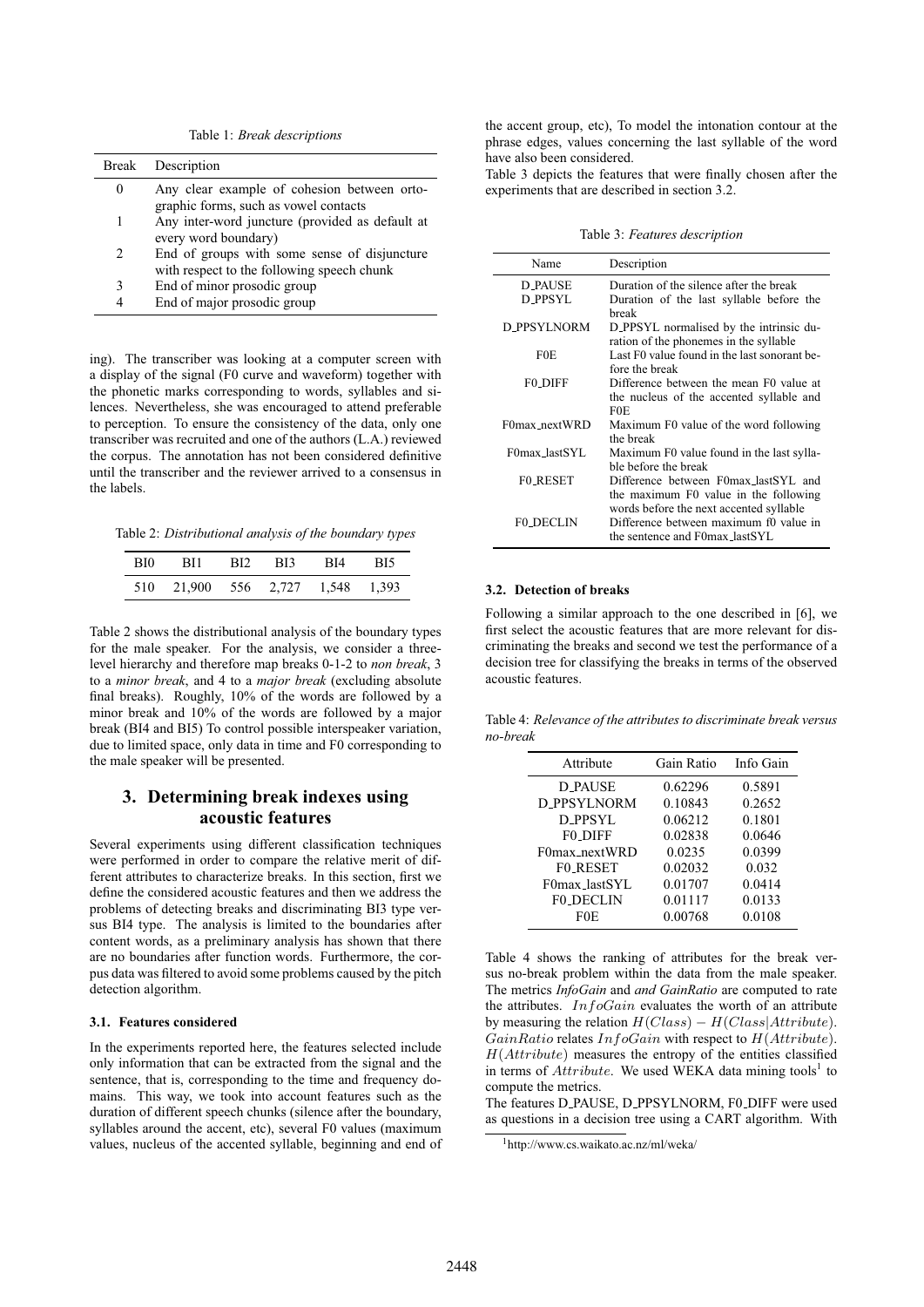only three decisions, the tree illustrated in Figure 1 correctly classifies 7006 out of 7793 potential boundary sites, an overall success rate of 89.9%. The tree was obtained after balancing the data, decimating the non-break type values.

The first node indicates that there is a break after a pause (silences < 8 ms. are not considered pauses from a perceptual point of view, since the listener cannot perceive them; if they are encountered in these data is due to the appearance of short occlusions), whereas the second node identifies a boundary when the F0 contour significantly falls (for reference, the mean F0 value of the speaker is 181 Hz,  $\sigma = 32$  Hz). In the other cases, there is a break if the last syllable lengthens its intrinsic duration. The condition about extreme lengthening  $(1.59)$  applies mostly to segmentation errors.



Figure 1: CART tree for classifying breaks (B: BI3 and BI4) versus no-break (NB)

#### **3.3. Classification of major and minor breaks**

For the BI3 versus BI4 problem we repeated the experiment obtaining Table 5. A CART algorithm was trained with the four best ranked attributes F0E, D PAUSE, F0 DIFF and D PPSYLNORM, giving an overall rate success of 79.2% (2869 correctly classified instances, 753 incorrectly classified instances). Nevertheless, a closer look at the confusion matrix indicates that BI4 are correctly identified in 556 sites, but incorrectly classified in 522 sites. This can be explained to some extent by the fact that in the data set, the number of instances of BI3 is significantly higher than the number of instances of BI4: 2544 BI3 versus 1078 BI4. Alternatively, we can decimate the data set, as we have done with the problem of discriminating break-type versus non-break type. In this case, the overall success results are worst: 1771 correctly classified instances (75.4%), 579 incorrectly classified instances (24.6%), but the results of predicted BI4 improve (789 out of 1078 are correctly identified), while the results of predicted BI3 remains (982 out of 1272 are correctly identified). We hypothesize that the subdivision of BI3 and BI4 breaks into L or H types will improve the confusion observed.

## **4. Analysis of acoustic features**

Once we have identified the most relevant acoustic features, the role of each attribute is discussed in the next sections.

#### **4.1. Time domain**

According to the results of the decision trees performed in previous sections, the presence of a pause and the lengthening of

Table 5: *BI3 versus BI4 gain ratio and information gain*

| Attribute          | Gain Ratio | Info Gain |
|--------------------|------------|-----------|
| D PAUSE            | 0.1356     | 0.3288    |
| <b>FO_DIFF</b>     | 0.0446     | 0.0884    |
| F0E                | 0.0425     | 0.0561    |
| <b>D_PPSYLNORM</b> | 0.0338     | 0.0511    |
| D PPSYL            | 0.0522     | 0.0404    |
| <b>FO DECLIN</b>   | 0.0499     | 0.0196    |
| <b>FO_RESET</b>    | 0.0149     | 0.0186    |
| F0max_nextWRD      | 0.0238     | 0.0175    |
| F0max_lastSYL      | 0.0273     | 0.016     |

the final syllable seem to be the most relevant features to determine if a break occurs after a word, independently of the degree of strength of this break. In the normal junctures between words (BI1) a pause cannot appear, and the duration of the syllables perform as if they were not before a BI (the factors affecting syllabic duration are well described in other studies [7, 8]).

Moreover, it has been shown that the duration of the pause plays a significant role to discriminate between BI4 type and BI3 type. Firstly, the pause is almost always associated to BI4 (99.55%) while only in 70.30% of the cases the BI3 precedes a pause. Secondly, when appears, the pause associated to the BI3 is shorter than the pause associated to the BI4: a mean of 256 ms. (133) versus 451 (211).

With respect to the duration of the syllable preceding the breakindex, syllables become noticeably longer immediately prior to a prosodic break and that the degree of final lengthening can differentiate break-index 3 from break-index 4. The lengthening of a syllable located before a BI3 is of 45% ( $\mu = 1.45$ ,  $\sigma =$ 0.42), while the lengthening of a syllable located before a BI4 is of 62% ( $\mu = 1.62$ ,  $\sigma = 0.39$ ).

By itself, the duration of the pause can account for the majority of the potential boundary site classifications for BI3 and BI4. However, when the duration of the pause is shorter than a given threshold (in our data, 452 ms), another temporal factor is combined to give the listener the perception of a strong boundary: if the degree of lengthening is relevant (the duration of the syllable is greater than 366 ms in this data set), a BI4 is identified. On the contrary, when the temporal cues are not evident (with a pause duration shorter than 452 ms, and a syllable duration shorter than 366 ms), the most prominent acoustic cue is the scaling of the final contour: if the last F0 value found immediately before the BI (F0E) is low  $(< 79$  Hz), the break index is classified as BI4; in the rest of the cases, more acoustic cues are needed, referred to the duration of the pause and the duration of the syllable preceding the break index.

#### **4.2. Frequency domain**

We will now turn to the frequency data set. The decision tree makes use of the F0 contour of the span between the stressed syllable and the following until the break, using the variables F0E and F0 DIFF.

The F0 data concerning to the non-break type cases are not observed, because it is assumed that there are other factors different from the boundary classification that determines their F0 values, and that it is necessary a complete modelling of the F0 in the sentence. On the contrary, the scaling of the F0 value immediately preceding the break-index, that is, F0E, can discriminate between BI3 and BI4, with means of 93 Hz ( $\sigma = 16$ )